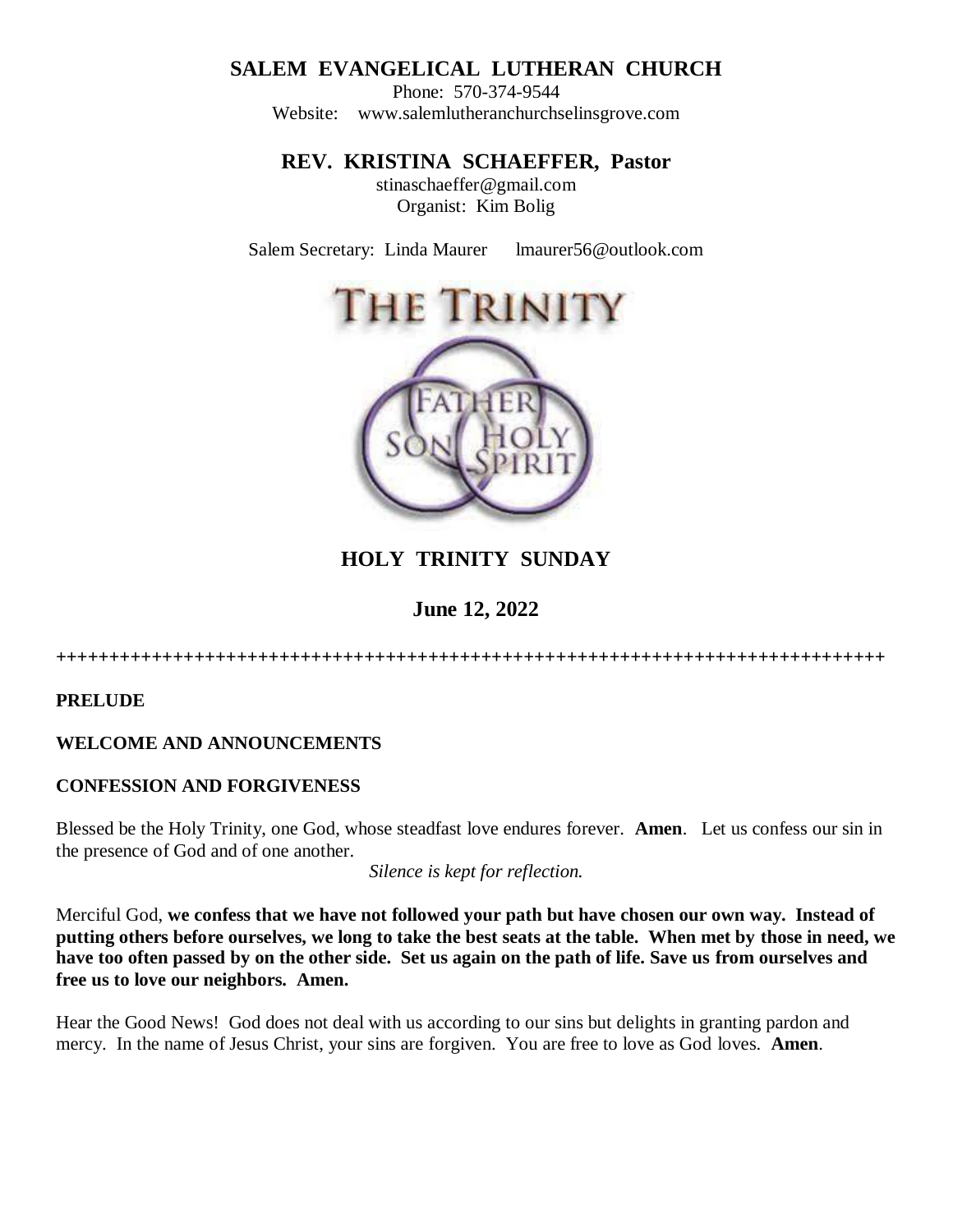# **HYMN:** *Holy, Holy, Holy, Lord God Almighty!*

Holy, holy, holy, Lord God Almighty! Early in the morning our song shall rise to thee. Holy, holy, holy, merciful and mighty! God in three persons, blessed Trinity!

Holy, holy, holy! All the saints adore thee, Casting down their golden crowns around the glassy sea; Cherubim and seraphim falling down before thee, Which wert and art, and evermore shalt be.

# **PRAYER OF THE DAY**

Let us pray. **Almighty Creator and ever-living God: we worship your glory, eternal Three-in-One, and we praise your power, majestic One-in-Three. Keep us steadfast in this faith, defend us in all adversity, and bring us at last into your presence, where you live in endless joy and love, Father, Son, and Holy Spirit, one God, now and forever. Amen.**

# **FIRST READING: Proverbs 8: 1-4, 22-31**

The First Reading is from the  $8<sup>th</sup>$  chapter of Proverbs.

<sup>1</sup>Does not wisdom call, and does not understanding raise her voice? <sup>2</sup>On the heights, beside the way, at the crossroads she takes her stand; 3 beside the gates in front of the town, at the entrance of the portals she cries out: <sup>4</sup>To you, O people, I call, and my cry is to all that live.

<sup>22</sup>The Lord created me at the beginning of his work, the first of his acts of long ago. <sup>23</sup>Ages ago I was set up, at the first, before the beginning of the earth.  $24$ When there were no depths I was brought forth, when there were no springs abounding with water. <sup>25</sup>Before the mountains had been shaped, before the hills, I was brought forth— $^{26}$ when he had not yet made earth and fields, or the world's first bits of soil. <sup>27</sup>When he established the heavens, I was there, when he drew a circle on the face of the deep, <sup>28</sup>when he made firm the skies above. when he established the fountains of the deep,  $^{29}$  when he assigned to the sea its limit, so that the waters might not transgress his command, when he marked out the foundations of the earth, <sup>30</sup>then I was beside him, like a master worker; and I was daily his delight, rejoicing before him always, <sup>31</sup> rejoicing in his inhabited world and delighting in the human race."

The Word of the Lord. **Thanks be to God.** 

# **PSALM: Psalm 8** (Please read responsively)

 $1$ O Lord our Lord, how majestic is your name in all the earth!—

2 **you whose glory is chanted above the heavens out of the mouths of infants and children; you have set up a fortress against your enemies, to silence the foe and avenger.**

 $3$ When I consider your heavens, the work of your fingers, the moon and the stars you have set in their courses, <sup>4</sup>**what are mere mortals that you should be mindful of them, human beings that you should care for them?**

 $5$ Yet you have made them little less than divine; with glory and honor you crown them.

<sup>6</sup>**You have made them rule over the works of your hands; you have put all things under their feet:** <sup>7</sup>all flocks and cattle, even the wild beasts of the field,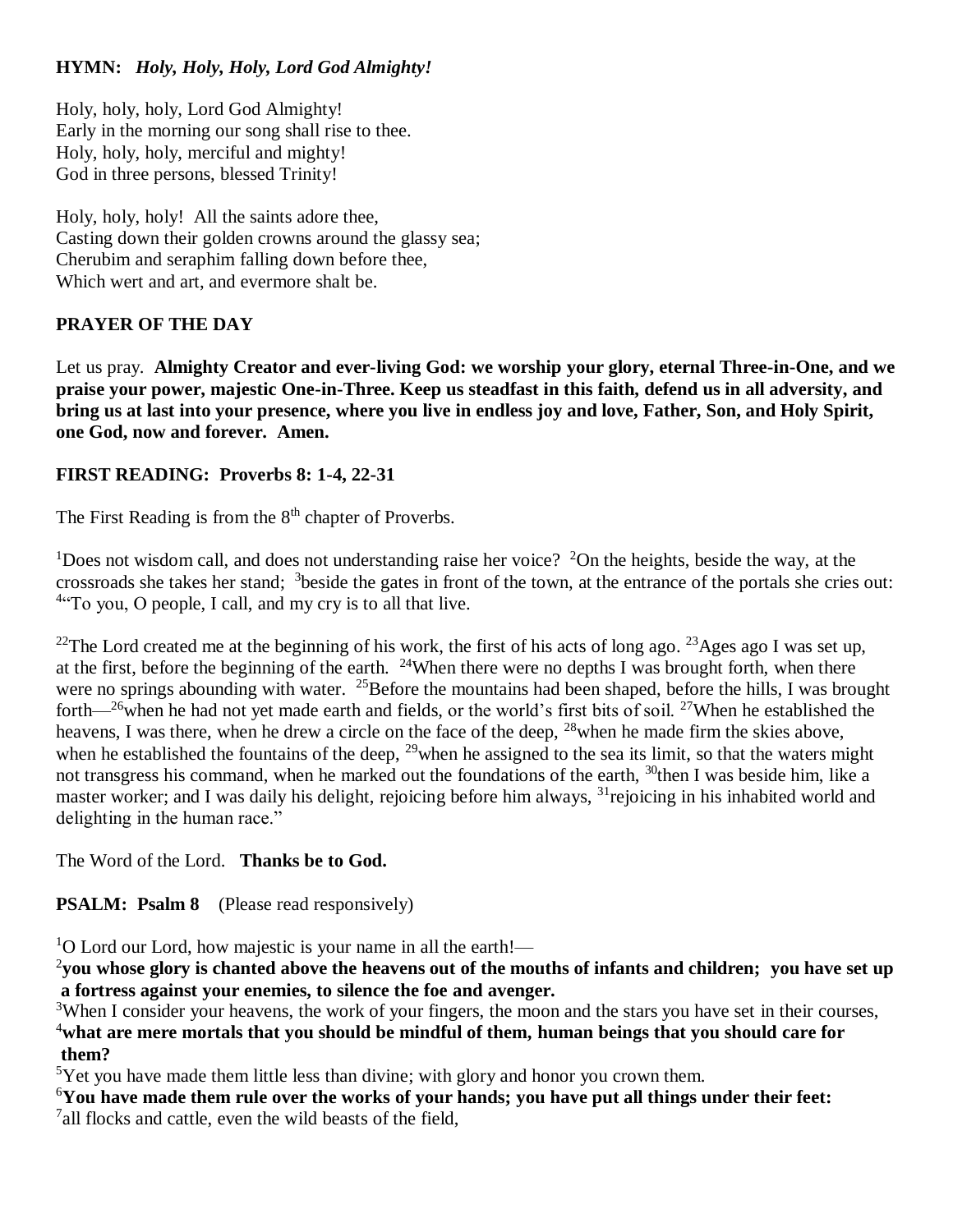#### 8 **the birds of the air, the fish of the sea, and whatever passes along the paths of the sea.**

<sup>9</sup>O Lord our Lord, how majestic is your name in all the earth!

#### **SECOND READING: Romans 5: 1-5**

The Second Reading is from the  $5<sup>th</sup>$  chapter of Romans.

<sup>1</sup>Therefore, since we are justified by faith, we have peace with God through our Lord Jesus Christ,  $2$ <sup>1</sup>through whom we have obtained access to this grace in which we stand; and we boast in our hope of sharing the glory of God. <sup>3</sup>And not only that, but we also boast in our sufferings, knowing that suffering produces endurance, <sup>4</sup>and endurance produces character, and character produces hope, <sup>5</sup> and hope does not disappoint us, because God's love has been poured into our hearts through the Holy Spirit that has been given to us.

The Word of the Lord. **Thanks be to God.** 

# **GOSPEL: John 16: 12-15**

The Holy Gospel according to St. John, the 16<sup>th</sup> chapter.

#### **Glory to you, O Lord.**

[Jesus said,]  $12\text{°}$  still have many things to say to you, but you cannot bear them now.  $13$ When the Spirit of truth comes, he will guide you into all the truth; for he will not speak on his own, but will speak whatever he hears, and he will declare to you the things that are to come. <sup>14</sup>He will glorify me, because he will take what is mine and declare it to you. <sup>15</sup>All that the Father has is mine. For this reason I said that he will take what is mine and declare it to you."

The Gospel of the Lord. **Praise to you, O Christ.** 

# **CHILDREN'S MESSAGE**

# **THE SERMON**

#### **HYMN**: *Shall We Gather at the River*

Shall we gather at the river, where bright angel feet have trod, With its crystal tide forever flowing by the throne of God?

*Refrain*

Yes, we'll gather at the river, the beautiful, the beautiful river; Gather with the saints at the river that flows by the throne of God.

On the margin of the river, washing up its silver spray, We will walk and worship ever, all the happy golden day. *Refrain*

# **APOSTLES' CREED**

**I believe in God, the Father almighty, creator of heaven and earth. I believe in Jesus Christ, God's only Son, our Lord, who was conceived by the power of the Holy Spirit, and born of the virgin Mary.**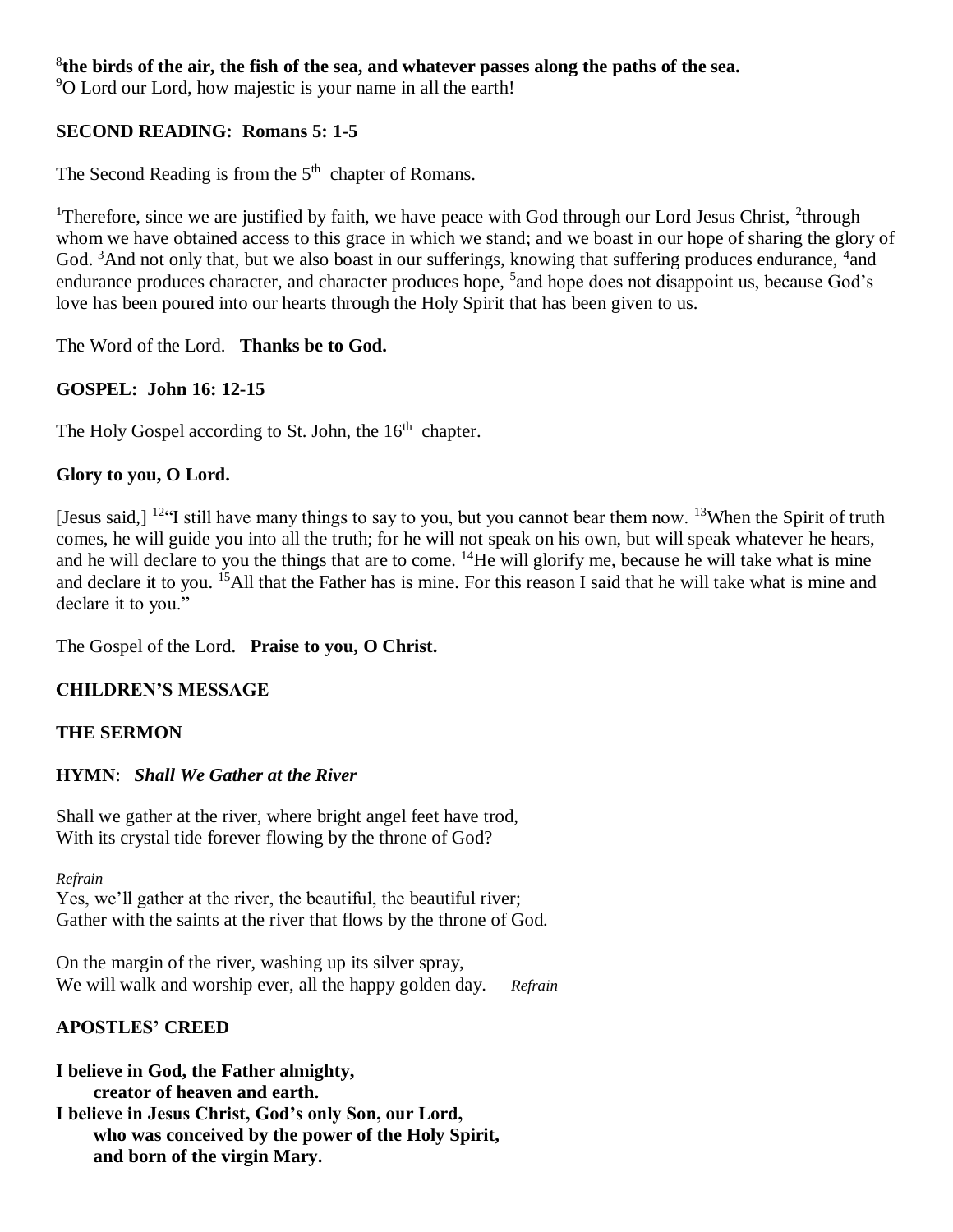**He suffered under Pontius Pilate, was crucified, died, and was buried; He descended into Hell. On the third day he rose again. He ascended into Heaven, and is seated at the right hand of the Father. He will come again to judge the living and the dead. I believe in the Holy Spirit, the holy catholic church, the communion of saints, the forgiveness of sins, the resurrection of the body, and the life everlasting. Amen.**

#### **PRAYERS**

Response to: "God, in your mercy,". . . . **Hear our prayer.**

Let us pray together the prayer Jesus taught us:

#### **LORD'S PRAYER**

**Our Father, who art in heaven, hallowed be thy name, thy kingdom come, thy will be done, on earth as it is in heaven. Give us this day our daily bread; and forgive us our trespasses, as we forgive those who trespass against us; and lead us not into temptation, but deliver us from evil. For thine is the kingdom, and the power, and the glory, forever and ever. Amen.**

#### **HOLY COMMUNION**

We celebrate the presence of God in bread and wine. All are welcome to receive this gift.

#### **BLESSING**

The Lord bless you and keep you. The Lord's face shine on you with grace and mercy. The Lord look upon you with favor and  $\pm$  give you peace. **Amen.**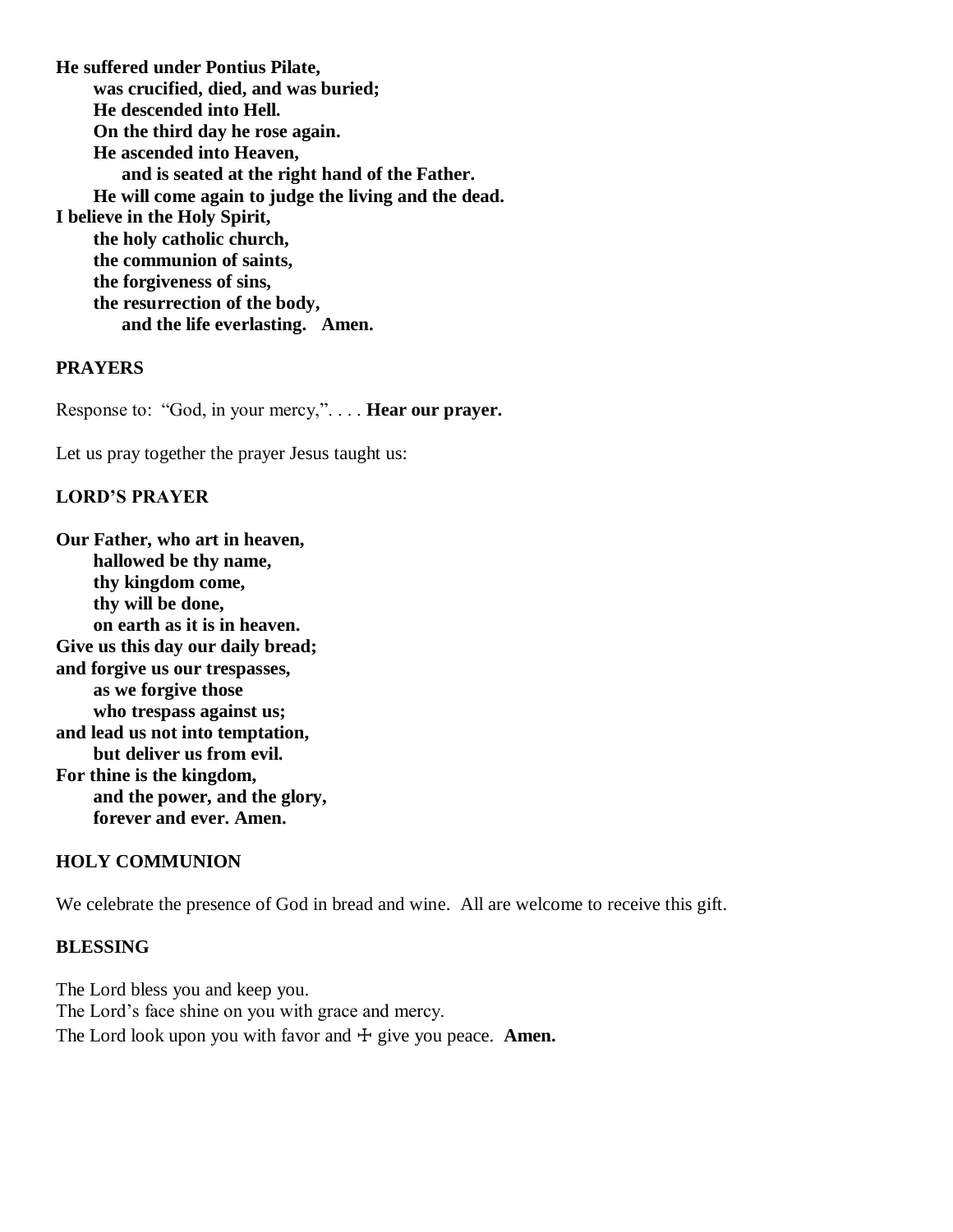# **SENDING SONG:** *Go My Children, with My Blessing*

Go my children, with my blessing, never alone. Waking, sleeping, I am with you, you are my own. In my love's baptismal river I have made you mine forever. Go, my children, with my blessing, you are my own.

Go, my children, sins forgiven, at peace and pure. Here you learned how much I love you, what I can cure. Here you heard my dear Son's story, here you touched him saw his glory. Go, my children, sins forgiven, at peace and pure.

#### **SENDING**

Go in peace. Serve the Lord. **Thanks be to God.**

#### **POSTLUDE**

(Hymns: *All rights reserved. Reprinted under One License #A-727362)*

**++++++++++++++++++++++++++++++++++++++++++++++++++++++++++++++++++++++++++++++**

# **ANNOUNCEMENTS**



 We continue to Worship in the picnic grove **every Sunday at 10:30 am** (weather permitting). Bring your lawn chairs, sit under the pavilion on the picnic table benches or park near the grove and sit in your car with the windows open. Plans are to worship in the grove through September  $4<sup>th</sup>$ . In case of rain, services will be held in the sanctuary. Invite friends and family to join us!

The annual **"Salem Summer Project"** will kick-off **NEXT SUNDAY**, **June 19, 2022**. It has become our tradition to have some fun together during the summer months by being playful and learning more about our faith together! In the past, we've walked to Jerusalem (and back!), taken pictures with 'Flat Jesus', and narrowed down our favorite Bible story – March Madness style! What will this year bring? Make sure you are at Worship **NEXT SUNDAY** to find out and join in the fun!



**Calling all Bookworms!** This summer, you are invited to join a summer Book Club! Together we will be reading, *The Simple Faith of Mister Rogers – Spiritual Insights from the World's Most Beloved Neighbor* by Amy Hollingsworth. This book is available for purchase, both new and used, on 'Amazon' or other online retailers. There is also a 'Kindle' version and an audio version. If you would like to participate and are having trouble obtaining a copy of the book, please let Pastor Stina know and we will make sure that you have one!

 The book is broken down into 3-sections and so we will meet three times during the summer to discuss – June 21<sup>st</sup>, July 19<sup>th</sup> and August 16<sup>th</sup> (the 3<sup>rd</sup> Tuesday of every month) in the Grove, weather permitting. Each meeting will be self-contained, so don't worry if you can't be at all of them! Questions? Contact Pastor Stina. Happy Reading!

Reading today's lessons is Charlie Benner.